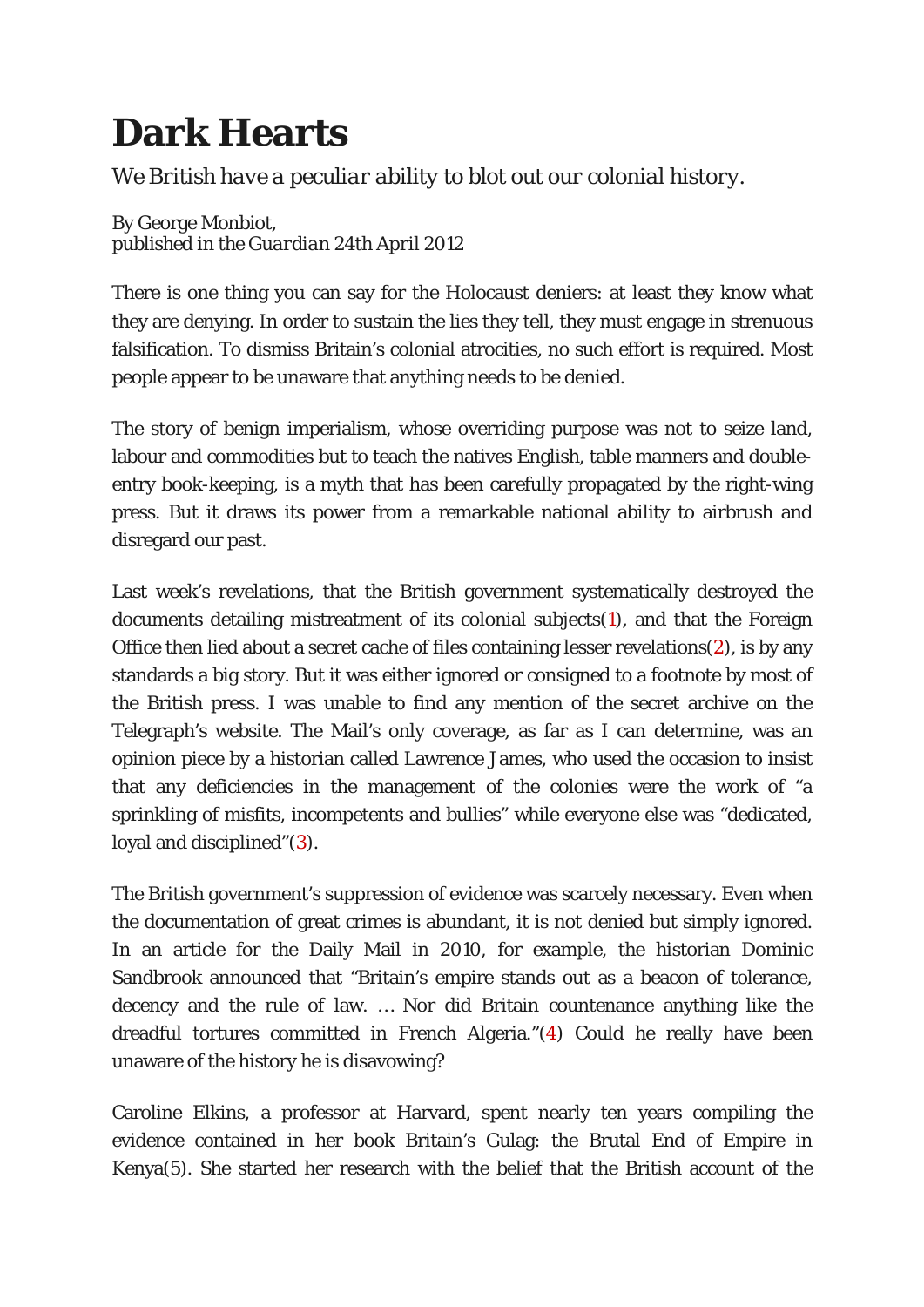suppression of the Kikuyu's Mau Mau revolt in the 1950s was largely accurate. Then she discovered that most of the documentation had been destroyed. She worked through the remaining archives, then conducted 600 hours of interviews with Kikuyu survivors – both rebels and loyalists – and British guards, settlers and officials. Her book is fully and thoroughly documented. It won the Pulitzer prize. But as far as Sandbrook, James and the other imperial apologists are concerned, it might as well never have been written.

Elkins reveals that the British detained not 80,000 Kikuyu, as the official histories maintained, but almost the entire population of one and a half million people, in camps and fortified villages. There, thousands were beaten to death or died from malnutrition, typhoid, tuberculosis and dysentery. In some camps almost all the children died(6).

The inmates were used as slave labour. Above the gates were edifying slogans, such as "Labour and freedom" and "He who helps himself will also be helped". Loudspeakers broadcast the national anthem and patriotic exhortations. People deemed to have disobeyed the rules were killed in front of the others. The survivors were forced to dig mass graves, which were quickly filled. Unless you have a strong stomach I advise you to skip the next paragraph.

Interrogation under torture was widespread. Many of the men were anally raped, using knives, broken bottles, rifle barrels, snakes and scorpions. A favourite technique was to hold a man upside down, his head in a bucket of water, while sand was rammed into his rectum with a stick. Women were gang-raped by the guards. People were mauled by dogs and electrocuted. The British devised a special tool which they used for first crushing and then ripping off testicles. They used pliers to mutilate women's breasts. They cut off inmates' ears and fingers and gouged out their eyes. They dragged people behind Land Rovers until their bodies disintegrated. Men were rolled up in barbed wire and kicked around the compound(7).

Elkins provides a wealth of evidence to show that the horrors of the camps were endorsed at the highest levels. The governor of Kenya, Sir Evelyn Baring, regularly intervened to prevent the perpetrators from being brought to justice. The colonial secretary, Alan Lennox-Boyd, repeatedly lied to the House of Commons(8). This is a vast, systematic crime for which there has been no reckoning.

No matter. Even those who acknowledge that something happened write as if Elkins and her work did not exist. In the Telegraph, Daniel Hannan maintains that just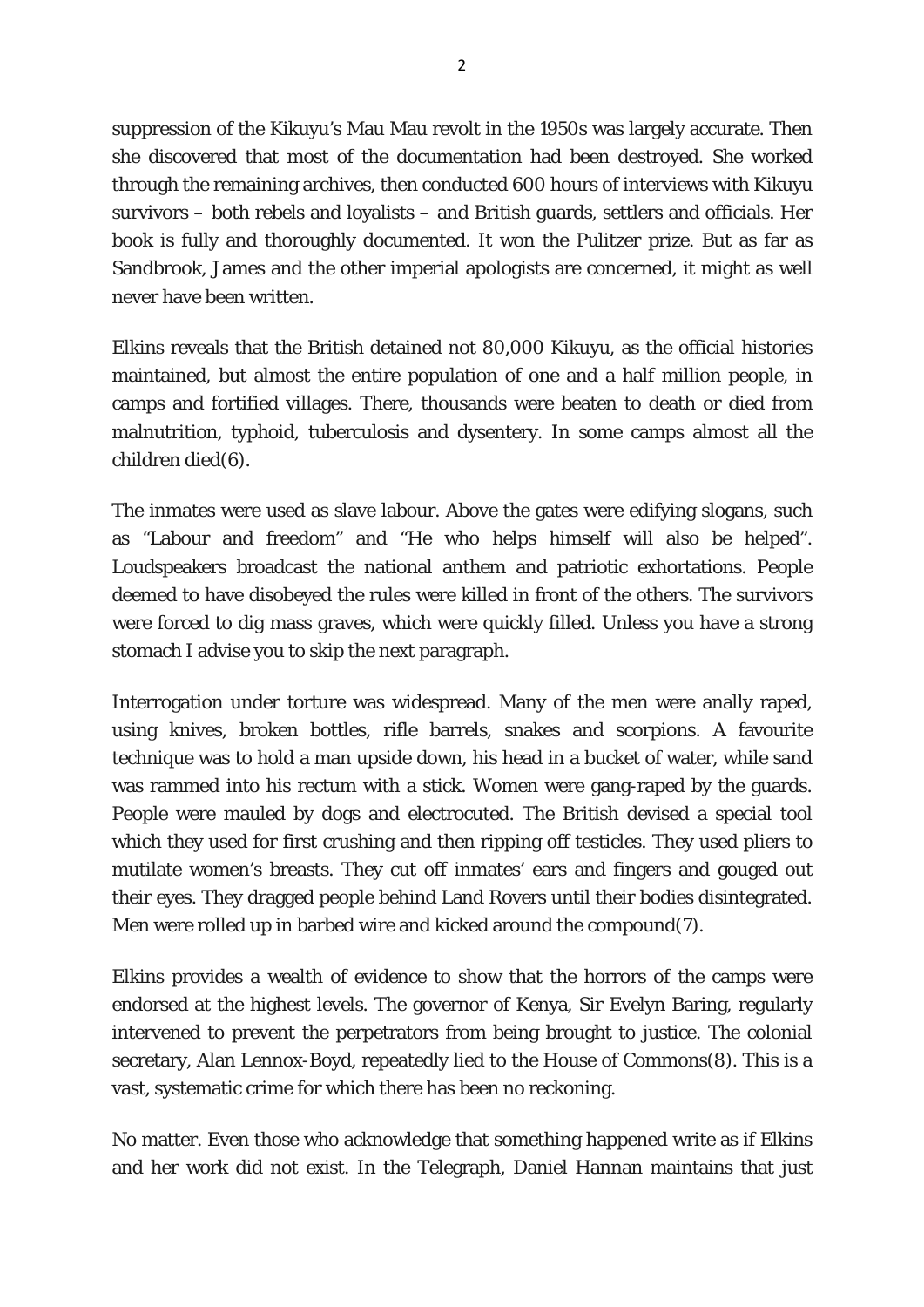eleven people were beaten to death. Apart from that, "1,090 terrorists were hanged and as many as 71,000 detained without due process."[\(9\)](http://blogs.telegraph.co.uk/news/danielhannan/100083096/in-all-the-coverage-of-the-atrocities-in-kenya-two-words-are-missing)

The British did not do body counts, and most victims were buried in unmarked graves. But it is clear that tens of thousands, possibly hundreds of thousands, of Kikuyu died in the camps and during the round-ups. Hannan's is one of the most blatant examples of revisionism I have ever encountered.

Without explaining what this means, Lawrence James concedes that "harsh measures" were sometimes used, but he maintains that "while the Mau Mau were terrorising the Kikuyu, veterinary surgeons in the Colonial Service were teaching tribesmen how to deal with cattle plagues."[\(10\)](http://www.dailymail.co.uk/debate/article-2131801/Yes-mistakes-stop-proud-Empire.html) The theft of the Kikuyu's land and livestock, the starvation and killings, the widespread support among the Kikuyu for the Mau Mau's attempt to reclaim their land and freedom: all vanish into thin air. Both men maintain that the British government acted to stop any abuses as soon as they were revealed.

What I find remarkable is not that they write such things, but that these distortions go almost unchallenged. The myths of empire are so well-established that we appear to blot out countervailing stories even as they are told. As evidence from the manufactured Indian famines of the 1870s(11) and from the treatment of other colonies accumulates(12,13), British imperialism emerges as no better and in some cases even worse than the imperialism practised by other nations. Yet the myth of the civilising mission remains untroubled by the evidence.

## www.monbiot.com

References:

1. <http://www.guardian.co.uk/uk/2012/apr/18/britain-destroyed-records-colonial-crimes>

2. <http://www.guardian.co.uk/uk/2012/apr/18/sins-colonialists-concealed-secret-archive>

3. [http://www.dailymail.co.uk/debate/article-2131801/Yes-mistakes-stop-proud-](http://www.dailymail.co.uk/debate/article-2131801/Yes-mistakes-stop-proud-Empire.html)[Empire.html](http://www.dailymail.co.uk/debate/article-2131801/Yes-mistakes-stop-proud-Empire.html)

4. [http://www.dailymail.co.uk/debate/article-1299111/Stop-saying-sorry-history-For-long](http://www.dailymail.co.uk/debate/article-1299111/Stop-saying-sorry-history-For-long-leaders-crippled-post-imperial-cringe.html)[leaders-crippled-post-imperial-cringe.html](http://www.dailymail.co.uk/debate/article-1299111/Stop-saying-sorry-history-For-long-leaders-crippled-post-imperial-cringe.html)

5. Caroline Elkins, 2005. Britain's Gulag: the Brutal End of Empire in Kenya. Random House, London.

- 6. Caroline Elkins, as above.
- 7. Caroline Elkins, as above.